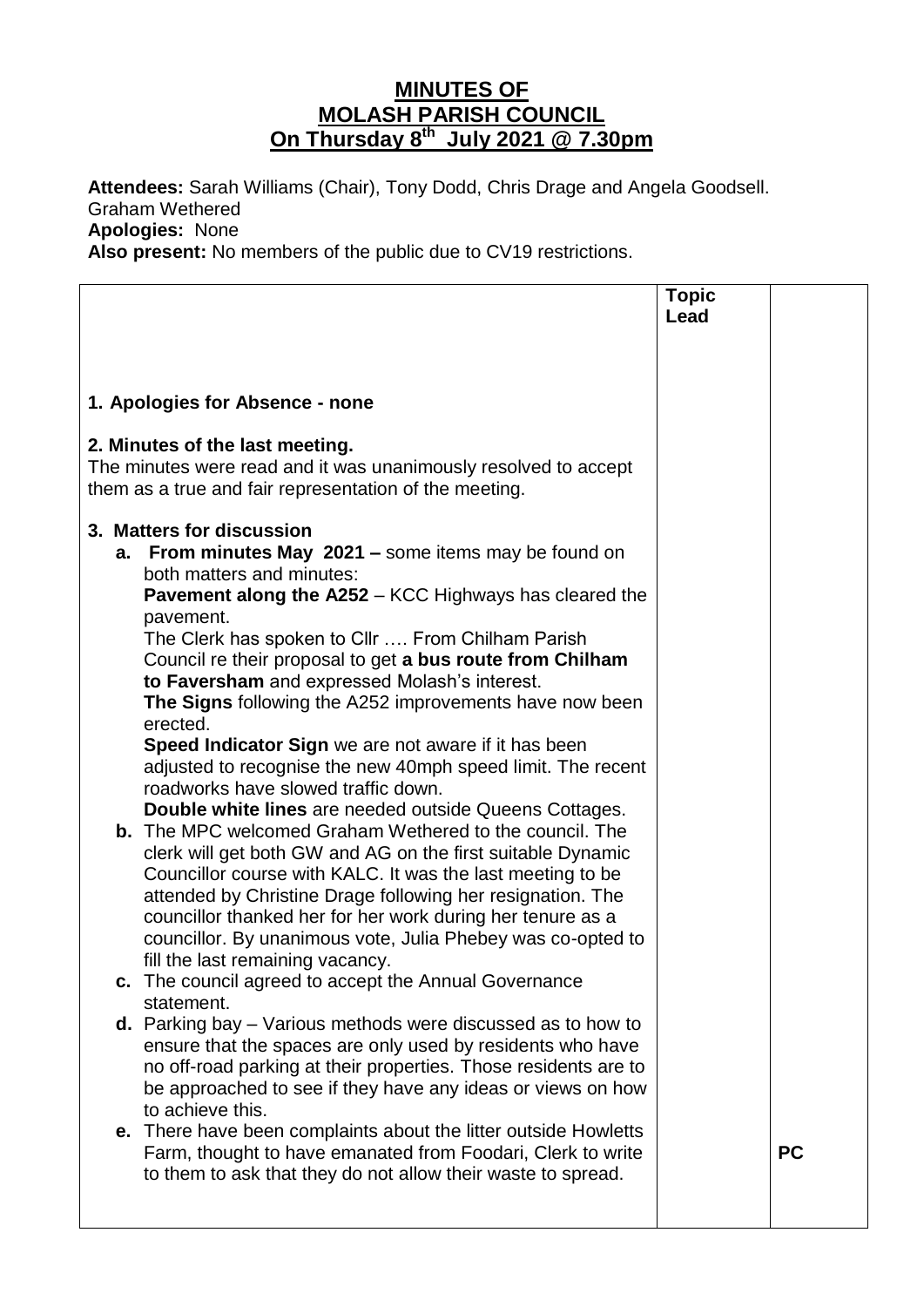|                                                                                                                                                                                                                                                                                                                                                                                                                                                                                                                                                                                                                                                                                                                                                                                                                                                                                                                                                                                                                                                                                                                                                                                              | <b>Topic</b><br>Lead |           |
|----------------------------------------------------------------------------------------------------------------------------------------------------------------------------------------------------------------------------------------------------------------------------------------------------------------------------------------------------------------------------------------------------------------------------------------------------------------------------------------------------------------------------------------------------------------------------------------------------------------------------------------------------------------------------------------------------------------------------------------------------------------------------------------------------------------------------------------------------------------------------------------------------------------------------------------------------------------------------------------------------------------------------------------------------------------------------------------------------------------------------------------------------------------------------------------------|----------------------|-----------|
| 4. Planning<br>a. Coppins Farm House - 21/01197&8 - MPC to raise no                                                                                                                                                                                                                                                                                                                                                                                                                                                                                                                                                                                                                                                                                                                                                                                                                                                                                                                                                                                                                                                                                                                          |                      | <b>PC</b> |
| objection.<br><b>b. Northdowns House –</b> $21/00548/AS$ The planning officer is<br>waiting for water and bat reports (the latter delayed because<br>bat surveys stopped during lockdown).<br>c. 2 Wells Cottages - 21/00593/AS. MPC raised concerns<br>over the dangerous siting of the entrance. ABC has passed<br>the AirBnb application.<br>d. Forge House - An Enforcement Officer has visited.                                                                                                                                                                                                                                                                                                                                                                                                                                                                                                                                                                                                                                                                                                                                                                                         |                      |           |
| 5. Correspondence:<br>Forester Report received from Challock PC<br>Confirmation of the addition of the Speedwatch Equipment to<br>the insurance policy.<br>The Chair received an email was received from a Church<br>Warden, saying the locks on the noticeboard at the church<br>'have become defective'. The reply said that this board is the<br>responsibility of the Church.<br>A further grant of £1500 was received from ABC for the<br>Coved Restart Scheme. This is to be transferred to the<br>village hall committee to go towards the cost of the new<br>drainage system.<br>The Queen's Platinum Jubilee – the lighting of beacons on<br>$\bullet$<br>$2nd$ June 2022. MPC felt that, having investigated a similar<br>idea in the past, it was not a project for Molash to get<br>involved with.<br>The clerk inquired about the costs associated with the Opus<br>Xenta project to digitise church records. The starting point for<br>up to 500 records is free. It is hoped that MPC can attend a<br>future demonstration of the system.<br>Notice of the Vacancy in the Office of Borough Councillor for<br>Downs North Borough Ward has been placed on the<br>noticeboard. |                      |           |
| Any other information:<br>6.<br>a). Flooding Church Lane - Works have been completed.<br>b). Speedwatch - the first session has been completed.<br>c). WW1 fallen commemorative plaques – ongoing research.<br>d). Ruck Charity - ongoing<br>e). Litter Pick - item carried forward<br>f). Coffee morning $-$ item carried forward<br>g). Calendar donations – still to organise delivery of goods to a<br>suitable organisation.<br>h). 2022 Calendar photo requirements to be launched in the<br>next issue of The Forester.                                                                                                                                                                                                                                                                                                                                                                                                                                                                                                                                                                                                                                                               |                      |           |